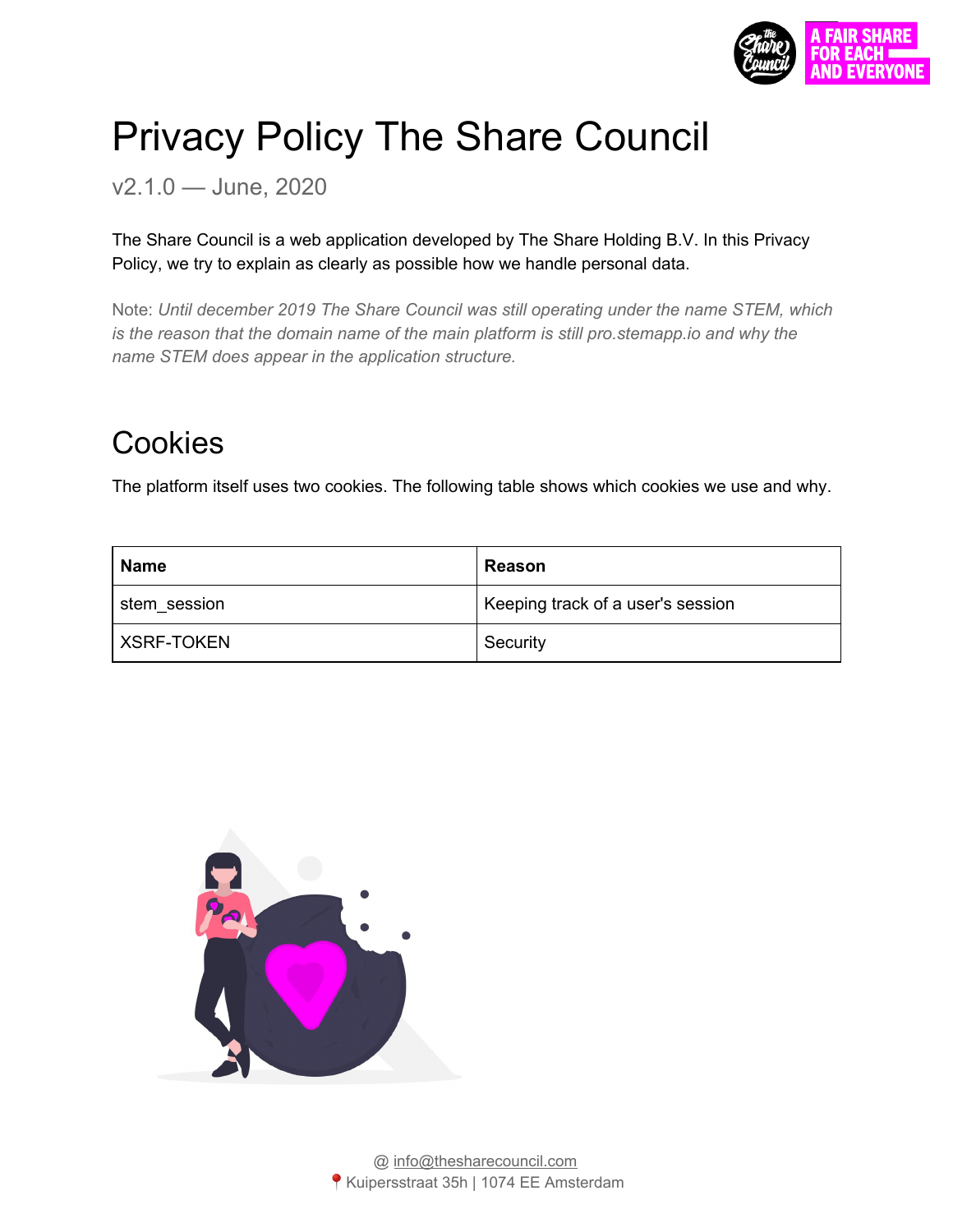

## External APIs

The platform uses external APIs for the token transactions. The following table shows which APIs we use and why.

| <b>Name</b> | Reason                                     |
|-------------|--------------------------------------------|
| Stellar API | Token transactions on Stellar's blockchain |
| Mailgun     | To send emails                             |
| Unsplash    | To create company logo placeholders        |

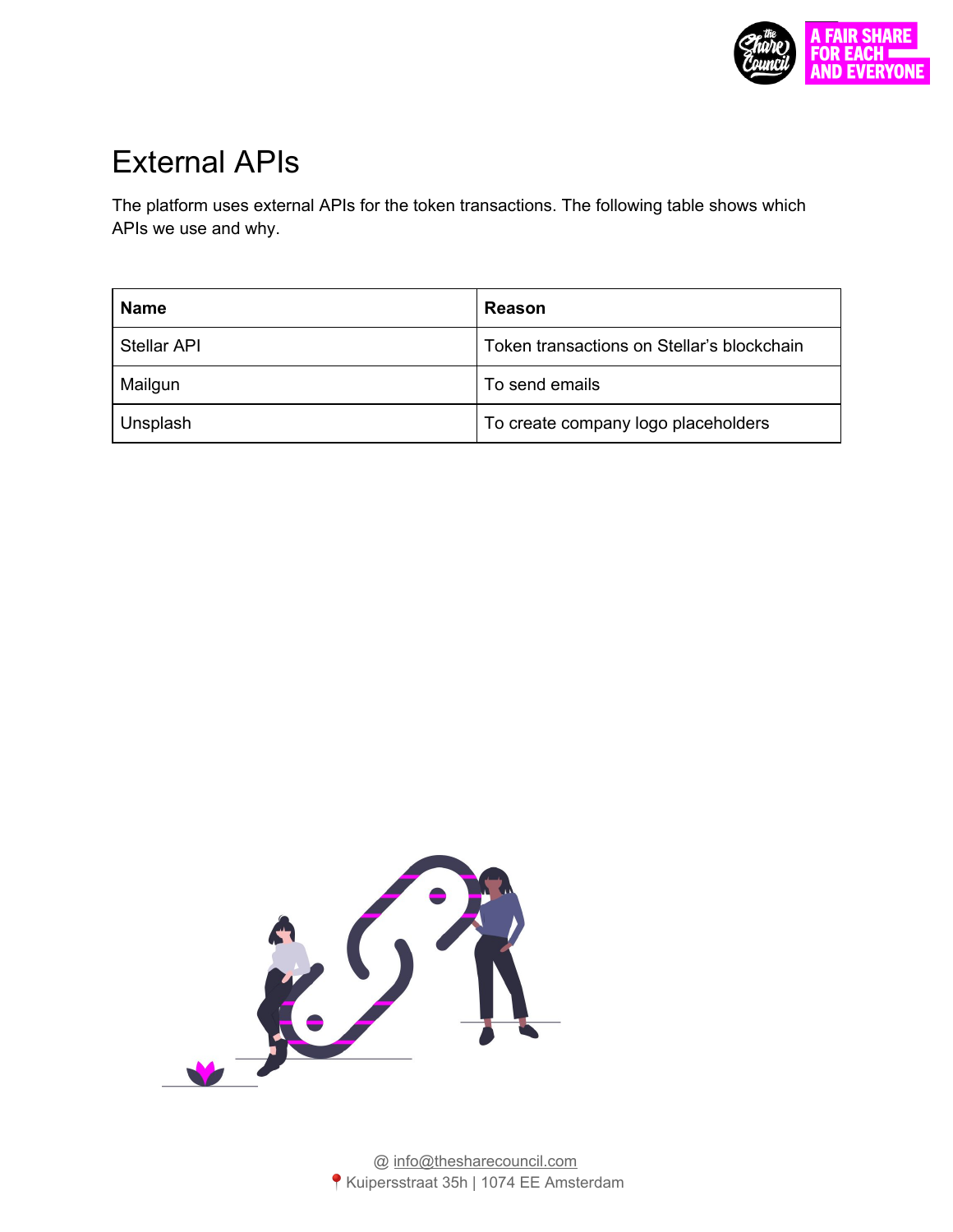

### Personal data

In addition to using external APIs we also save data locally to ensure the platform functions properly. The following table shows which personal data we may store.

| Company name and (financial) details |
|--------------------------------------|
| <b>Credit Card details</b>           |
| Email address                        |
| First name                           |
| Last name                            |
| Address details                      |
| Profile picture                      |
| <b>Activity logs</b>                 |